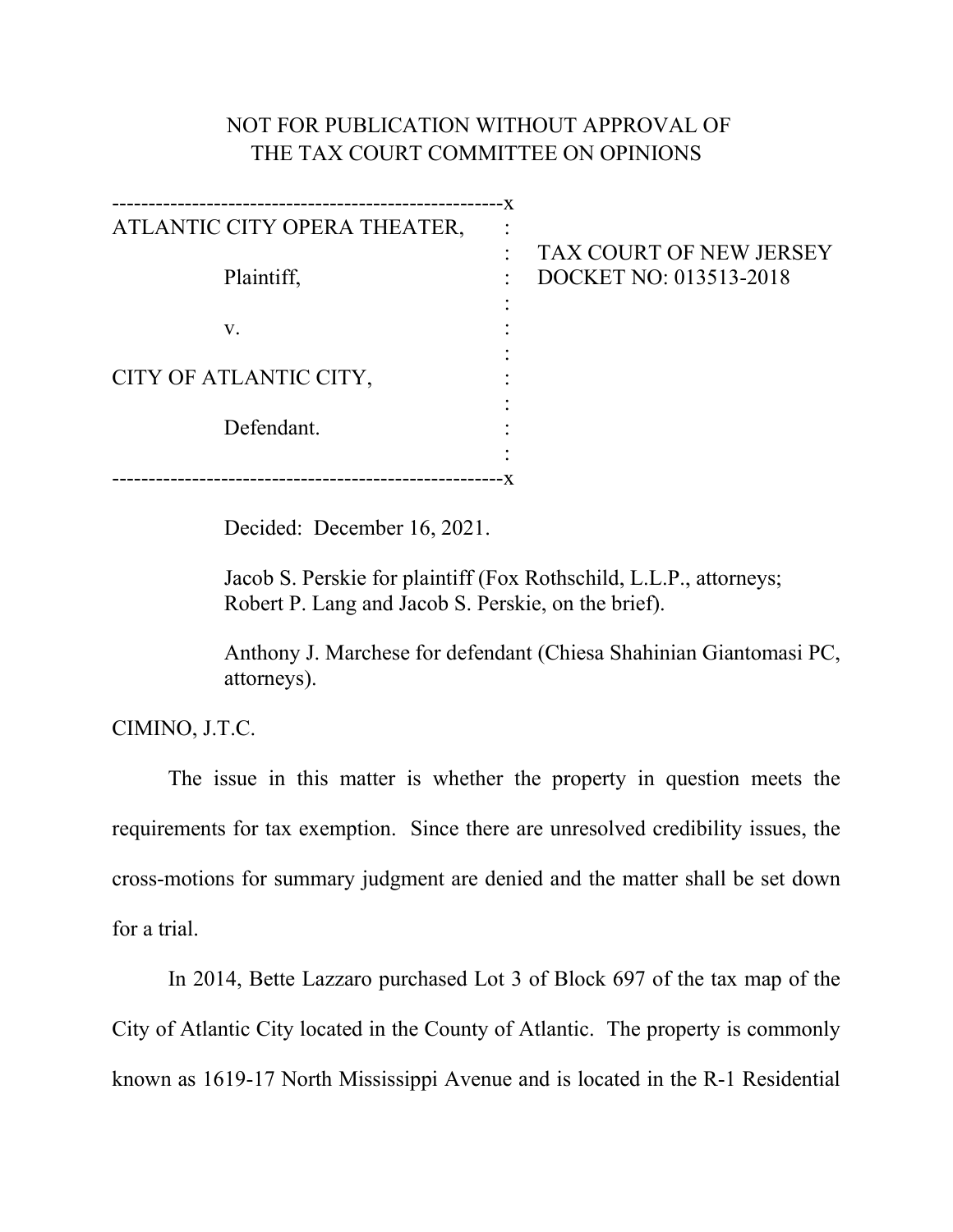Zone. Atlantic City is a coastal resort community and the parties agree that there are many properties utilized as vacation homes along the New Jersey coast.

The property assessment card provided by the City indicates that there is a structure on the property described as a two-story colonial built in 1900. The structure has 4 bedrooms, 2.5 bathrooms and a total of 8 rooms. There is 1980 square feet on the first floor, 472 square feet on the upper floor and a basement area of 352 square feet. The total square footage of living space is 2,452 square feet. The size of the lot is less than a quarter acre, and measures 13,500 square feet.

On July 31, 2017, Ms. Lazzaro hand-prepared a fill-in-the-blank quitclaim deed. The deed transferred the property from her to "ATLANTIC CITY OPERA THEATER who is identified as the GRANTEE. 1619-17 N. MISSISSIPPI AVE, ATLANTIC CITY, NJ 08401 LIFE ESTATE WITH REMAINDER DEED, TO HUMANE SOCIETY INTERNATIONAL." The consideration for the transfer is listed as one dollar. It is unknown whether the Humane Society International is a profit or non-profit entity. Moreover, it is unknown whether Humane Society International has accepted the deed or is even aware of the deed.

The Atlantic City Opera Theater purports to be an unincorporated association formed by way of "Articles of Association." Curiously, the printed date on the Articles of Association is October 15, 2016, yet the handwritten date of signing by Ms. Lazzaro is October 30, 2014. The Association also listed four other individuals

-2-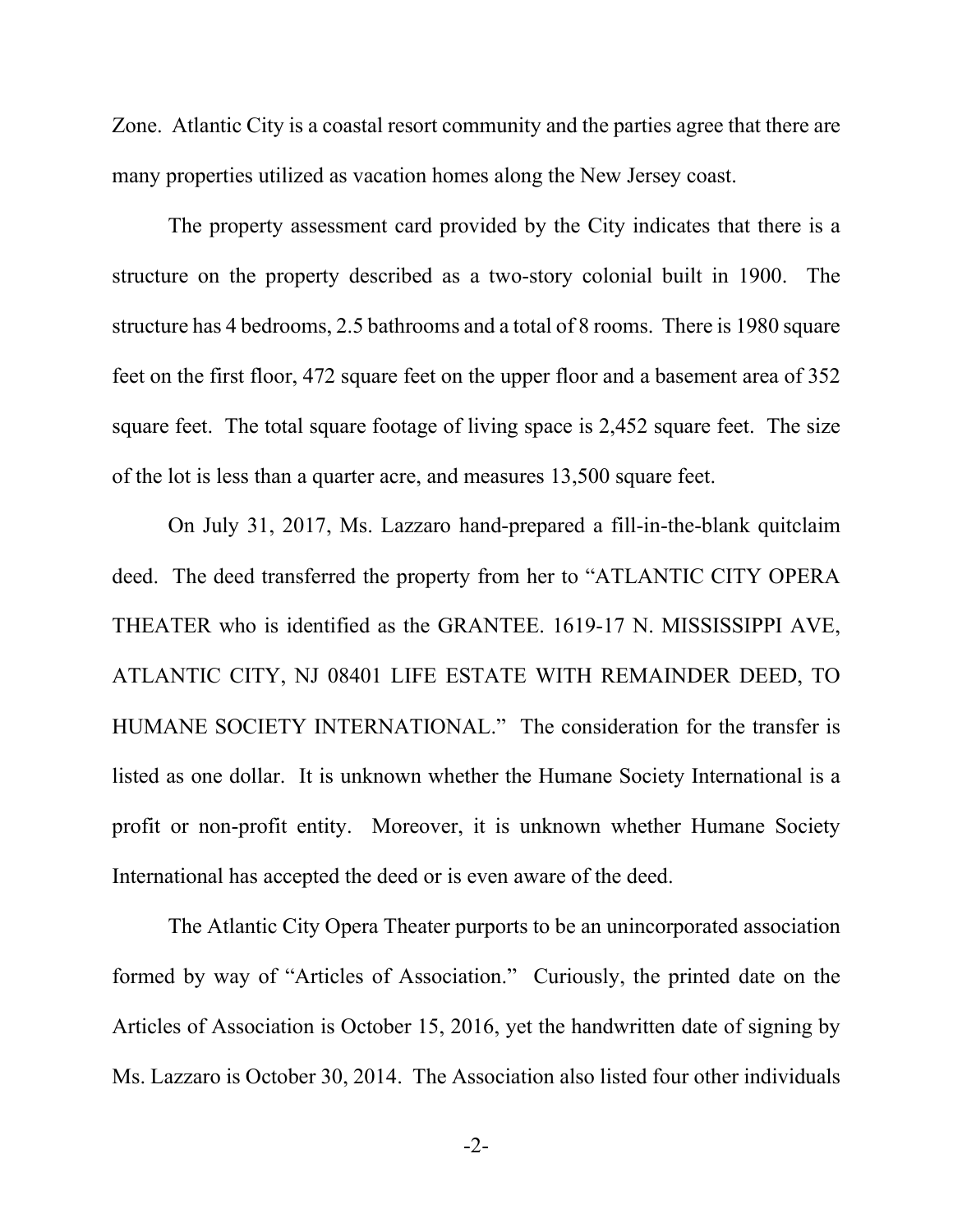as members. In addition, bylaws for the Atlantic City Opera Theater indicate adoption and approval by the Board of Directors on October 15, 2016. However, once again, the handwritten date of the signatures of Bette Lazzaro as President and Joann Baiano as Secretary is October 30, 2014. The Atlantic City Opera Theater obtained I.R.C. § 501(c)(3) exemption from federal income tax by way of letter dated October 4, 2016. An application for a I.R.C.  $\S$  501(c)(3) exemption requires the organizational documents and bylaws. 26 C.F.R. § 1.501(a)-1(b)(2), I.R.S. Form 1023, Part II (Rev. 12-2013). It is unknown whether there is a prior set of bylaws that have a printed date earlier than the I.R.C.  $\S$  501(c)(3) exemption approval of October 4, 2016, considering that the documents provided have a printed date of October 15, 2016. Nevertheless, the effective date of the federal exemption is October 30, 2014.

The Plaintiff asserts six performances were held at the property in 2017, nine were held in 2018, and six were held in 2019. It is unknown how many performances were held in 2020 and 2021, however, a curtailment of performances would be understandable in light of the COVID-19 outbreak and subsequently enacted social distancing measures which placed restrictions on certain public gatherings. See, e.g., Exec. Order No. 107 (Mar. 21, 2020); Exec. Order No. 152 (June 9, 2020).

In support of the appeal, the plaintiff submitted various pictures. In addition, when the assessor conducted the inspection, various pictures were taken and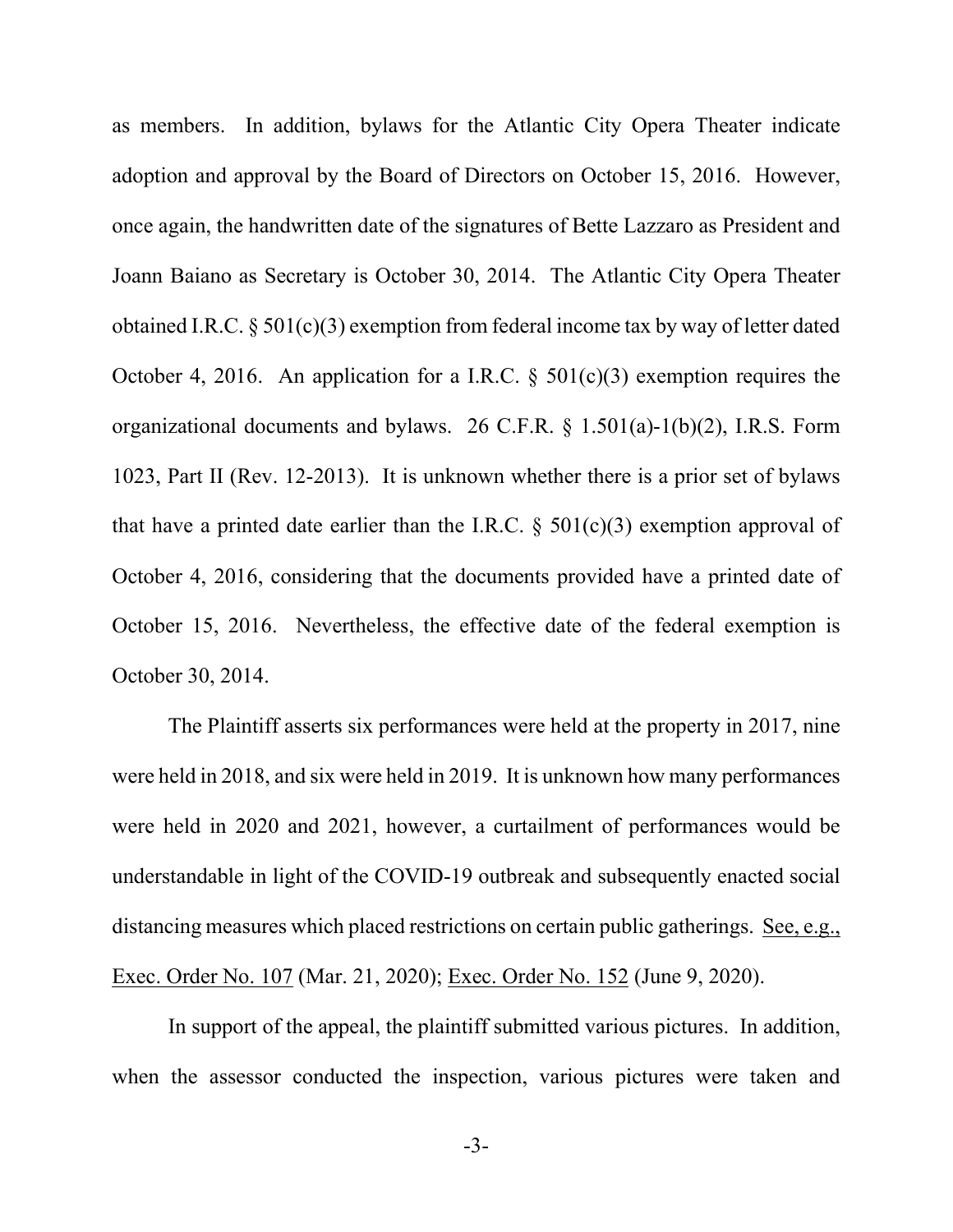provided to the court as well. On the outside, the property appears to be a two-story bungalow with limited parking.

On the first floor there is one large room that is connected by a wide arched doorway to another large room. Pushed against the walls of the room are the dining room table as well as sofas and side chairs which are arranged for the viewing of opera performances. Other furniture located in this space appears to be a grandfather clock, mirrors, table lamps, vases, a dining room table, a china cabinet, and a chest of drawers. In addition, there appears to be a multitude of different chairs - some dining room chairs and some other chairs - that have been made available for seating for about 15-20 people. Also, the photographs reveal fully furnished bedrooms with fully made-up beds, nightstands, and chests of drawers.

The pictures provided by the taxpayer clearly depict opera performances taking place before an audience. Many of the opera performers are in costume. To the casual observer, it would appear that someone is having an opera performance in their living and dining room. The only difference between this space and a livedin area is that many of the furniture items have been pushed to the side to allow for greater seating capacity.

N.J.S.A. 54:4-3.6 which governs this case, provides in pertinent part:

The following property shall be exempt from taxation . . . : . . . all buildings actually used in the work of associations and corporations organized exclusively for the moral and mental improvement of men, women and children . . .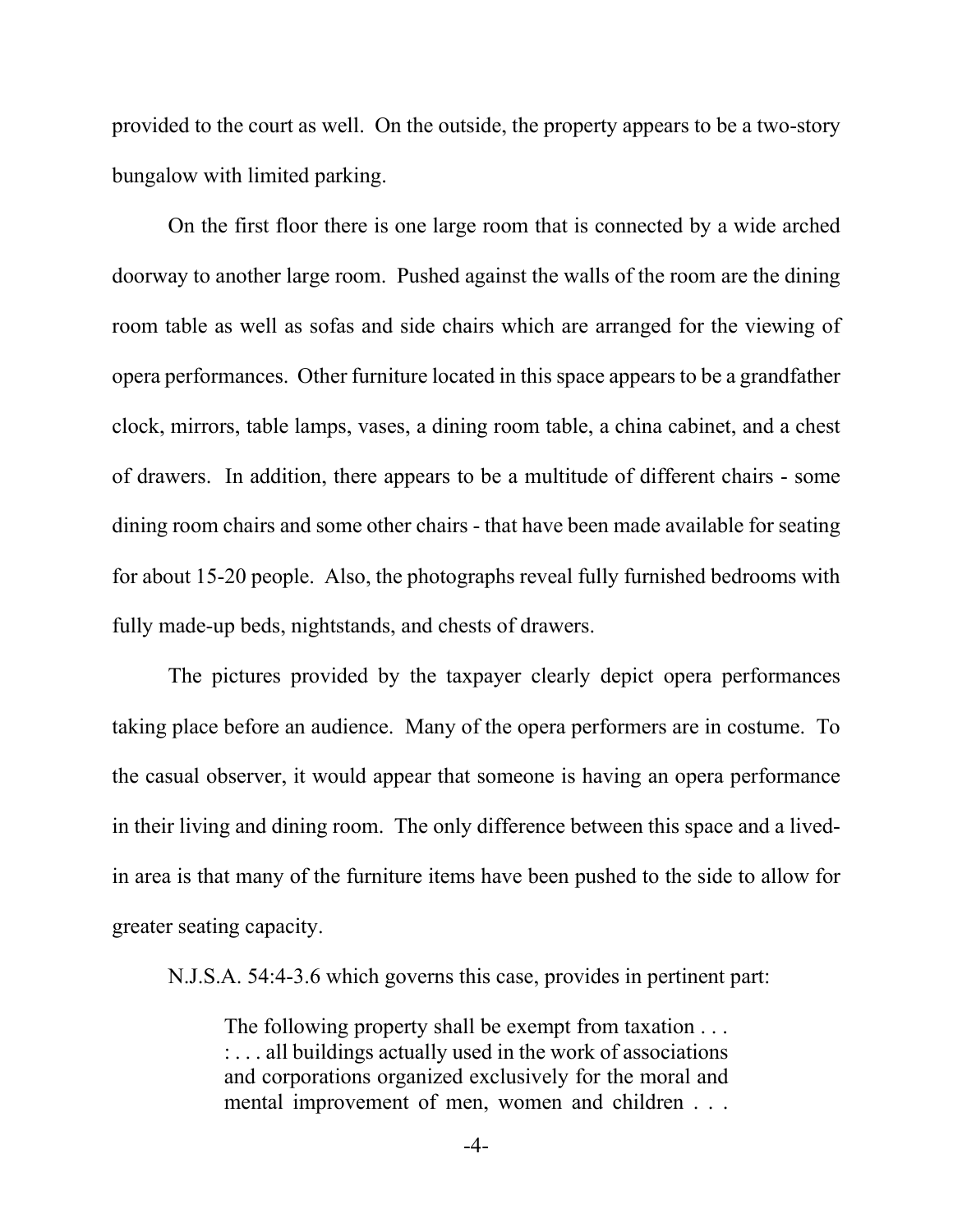provided, in case of all the foregoing, the buildings, or the lands on which they stand . . . are not conducted for profit. . . . The foregoing exemption shall apply only where the association, corporation or institution claiming the exemption owns the property in question . . . .

## [Ibid.]

This statute can be broken down into three primary criteria which are as follows: (1) the organization must be organized exclusively for the moral and mental improvement of men, women and children; (2) its property must be actually used for the tax-exempt purpose; and (3) its operation and use of its property must not be conducted for profit. Paper Mill Playhouse v. Township of Millburn, 95 N.J. 503, 506 ([1](#page-4-0)984).<sup>1</sup>; <u>see also Int'l Schs. Serv. v. Township of West Windsor</u>, 207 N.J. 3, 16 (2011). In addition to these three primary considerations, the property must also be owned by the non-profit entity. Savage Mills Enters. v. Borough of Little Silver, 29 N.J. Tax 295, 306 (Tax 2016) (exemption denied when a property leased by forprofit entity to non-profit entity).

The first issue is whether the Atlantic City Opera Theater is organized exclusively for the moral and mental improvement of men, women and children. The organizational documents are quite curious. The organization is not

<span id="page-4-0"></span><sup>&</sup>lt;sup>1</sup> At the time Paper Mill Playhouse was decided, the property had to be actually and exclusively used for a tax exempt purpose. See  $L$ . 1983,  $c$ . 224. Subsequently, the Legislature in 1985 removed the exclusivity requirement. L. 1985, c. 395.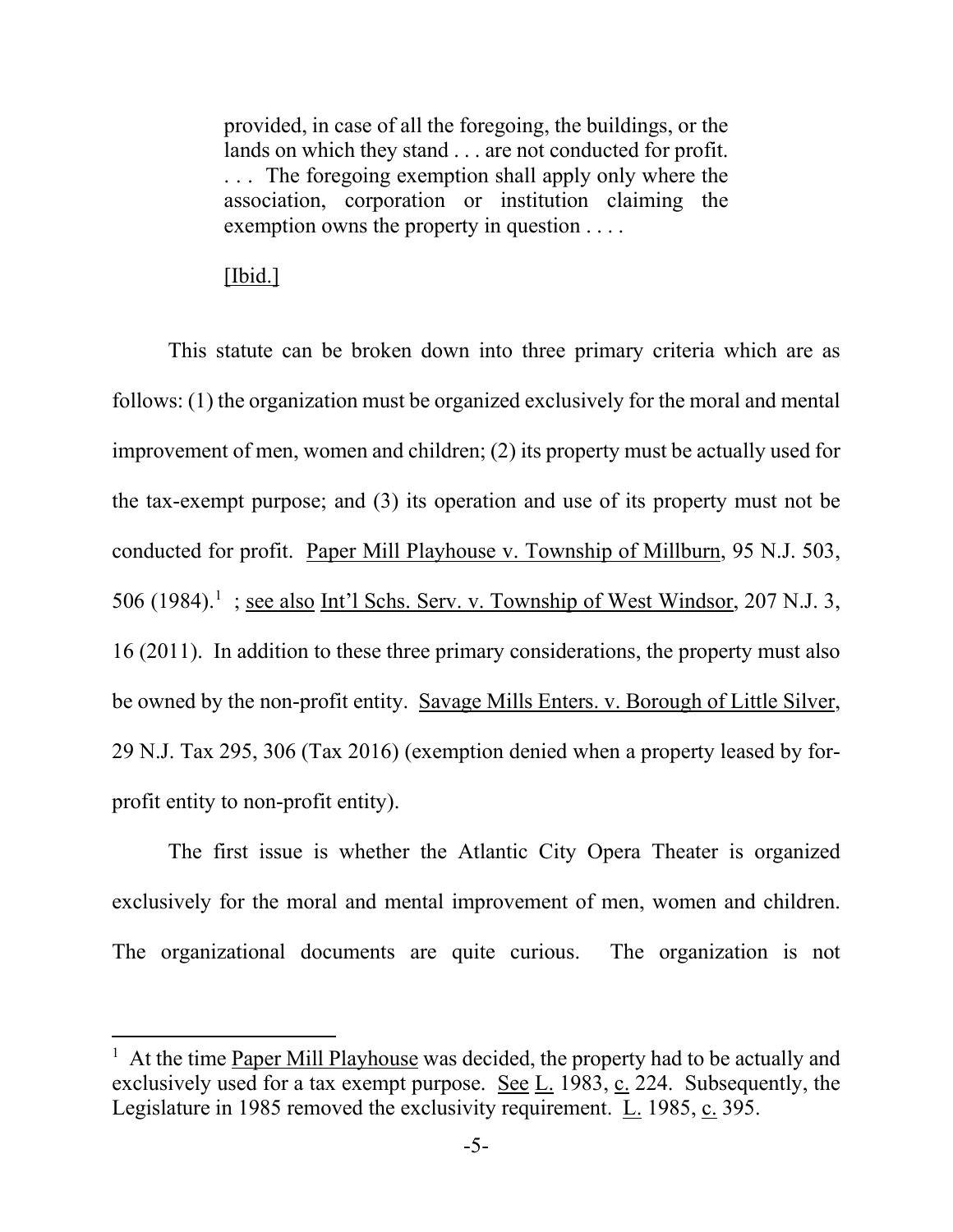incorporated as a not-for-profit entity. Rather, it is organized as an unincorporated association with five members, including Ms. Lazzaro, listed as the association members. Interestingly enough, New Jersey law requires an unincorporated association to have at least seven members to have legal standing. N.J.S.A. 2A:64- 1. However, the organizational documents do indicate that the purpose is to provide opera theater. Notably, the Paper Mill Playhouse decision was rendered by the Supreme Court without any mention of the organizational documents. Rather, the Court focused upon what the Paper Mill Playhouse did. Paper Mill Playhouse, 95 N.J. at 512-514. This does not mean that in the appropriate case a court cannot examine the organizational documents as evidence towards establishing that the organization is exclusively created for an exempt purpose. See, e.g., Planned Parenthood v. City of Hackensack, 12 N.J. Tax 598, 604 (Tax 1992); Intercare Health Syss. v. Township of Cedar Grove, 12 N.J. Tax 273, 275 (App. Div. 1991).

The next prong is whether the property is actually used for a tax-exempt purpose. The taxpayer argues that it does not matter whether Ms. Lazzaro or someone else stays at the property so long as the opera is being conducted. At argument, counsel asserted that a summer long stay would not preclude finding an exemption, but was unwilling to commit one way or another to 360 overnights as precluding the exception.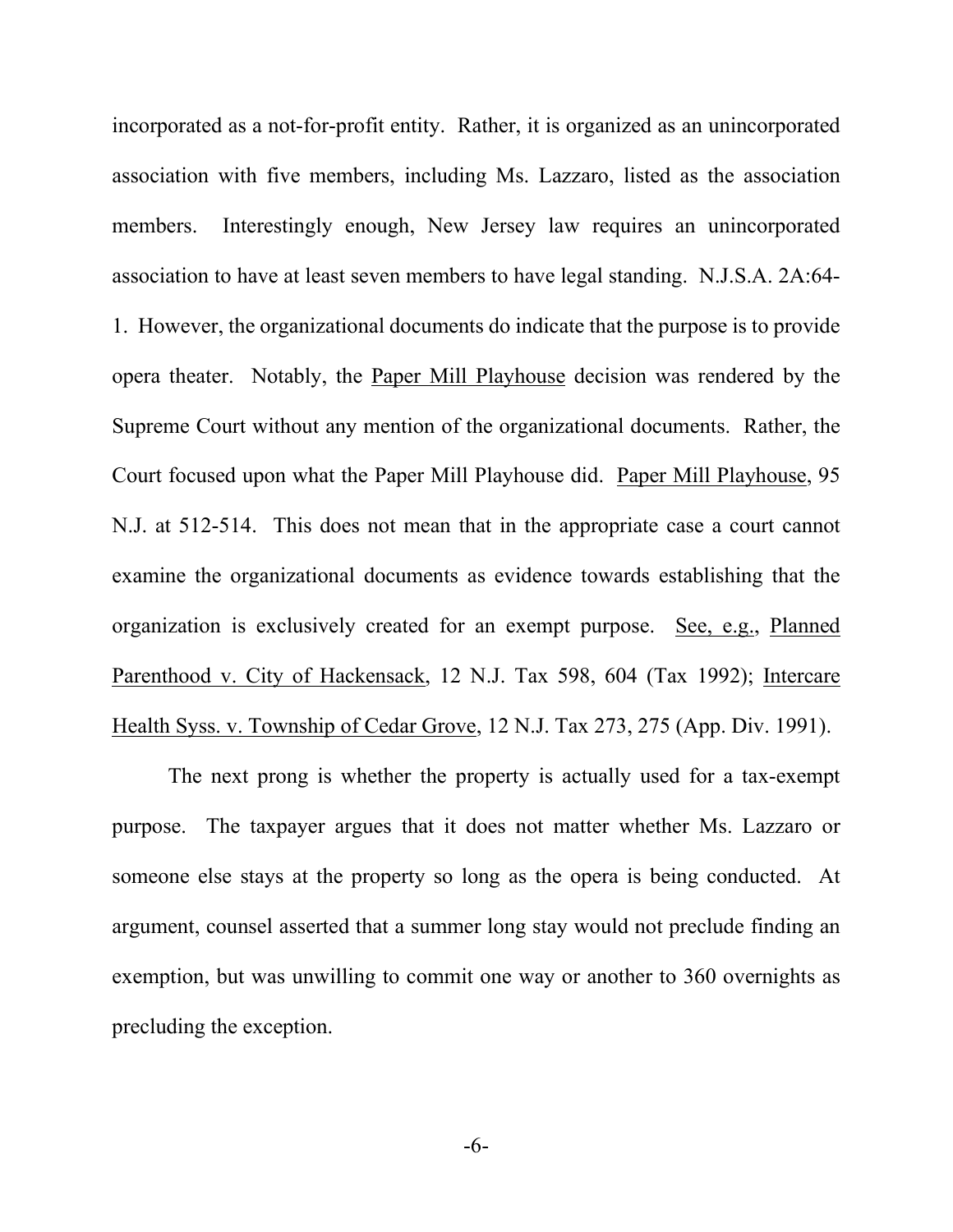Whether Ms. Lazzaro or others stay at the property has not been squarely addressed by either party. By way of certification dated January 14, 2021, Ms. Lazzaro asserts "[t]here are no tenants (either owners or renters) at the Property." Read closely, this statement does not indicate whether there "were" ever any tenants at the property prior to the date of signing of January 14, 2021, but only that there "are" presently no tenants. Not only is the statement temporally unclear, but it is vague in the use of the term "tenant." While it may or may not be true that there are not any tenants, whether there has been overnight guests, paying or not, has not been addressed. See, e.g., N.J.S.A. 2A:18-61.1 (short term guests at guest house are not tenants for purposes of Anti-Eviction Act.) Also, the indication that there are "no tenants (either owners or renters)" is unclear since it is unknown how an owner can be a tenant. In any event, it appears that the municipality admitted to this allegation, but it is unclear what they admitted to based upon the vagueness of the statement.

The tax assessor asserts that in the past the property has been used exclusively for residential purposes. The taxpayer asserts that the municipality has absolutely no proofs that the property is being used for anything else but opera performances. This raises some interesting issues as to the role of government in being able to rebut an assertion that may necessarily require an intrusion upon a taxpayer's privacy. In this case, Ms. Lazzaro filed a suit seeking a tax exemption after the City rejected her application. As part of the discovery process, the City requested to do an on-site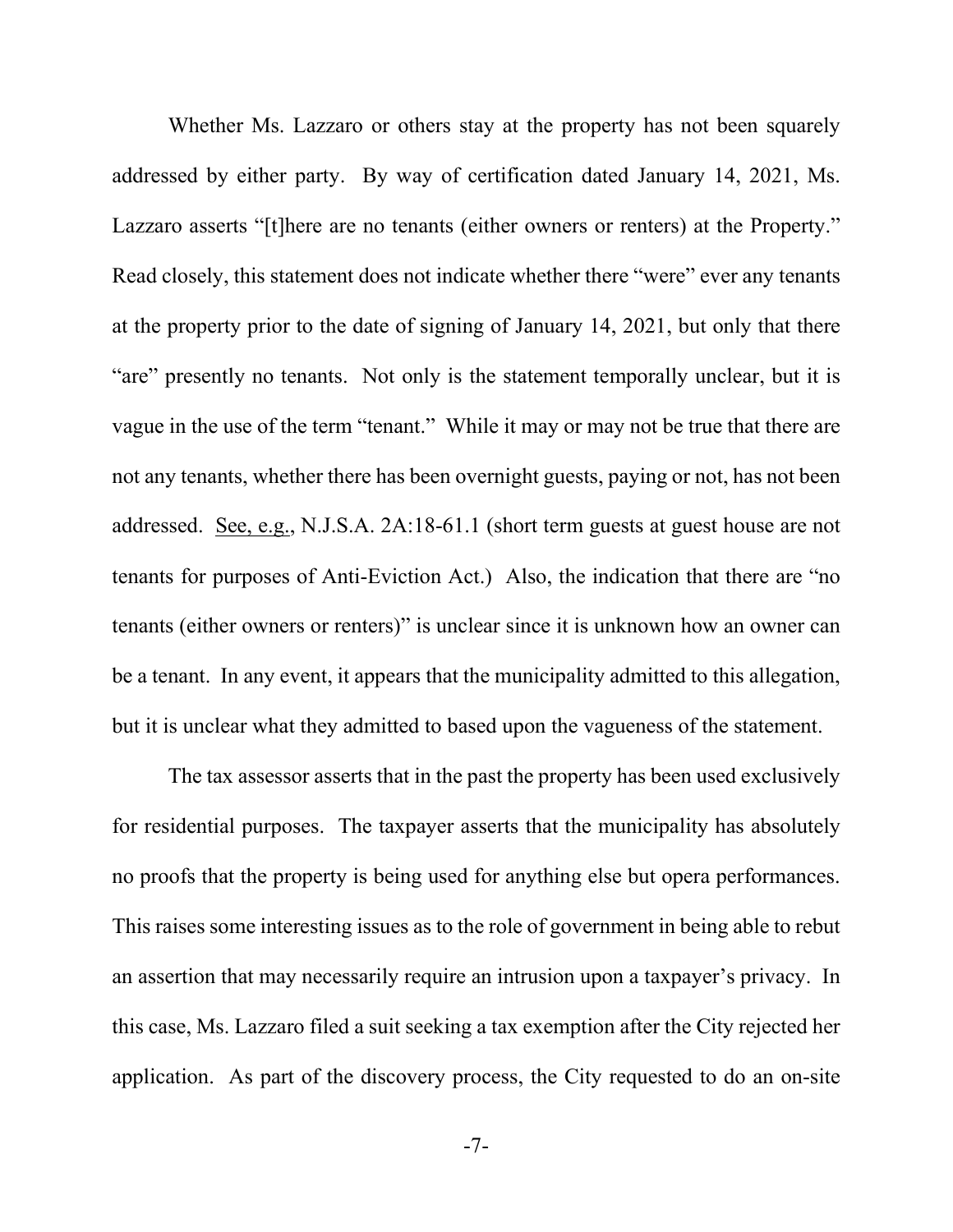inspection of the interior of the property. No one is disputing that such an on-site inspection is appropriate considering that it was the taxpayer which brought the action. See R. 8:6-1(a)(4) (inspection of premises allowed for small claims cases); Standard Interrogatories to be Served on Taxpayer, N.J. Courts Form CN 10966 (Rev. 9/2008) (Question 23 dealing with inspections); R. 8:6-1(a)(5) (prescribing use of standard interrogatories in standard track case); R. 8:11(a)(2) (exemption case is not on small claims track).

The question that does arise is how far the government can go in trying to establish the residential status of the property. On one hand, there is the general interest of all taxpayers who would pay increased taxes if the property is improvidently removed from the tax rolls. On the other hand, there are the privacy concerns of the appealing taxpayer. Would it be appropriate for the taxing authorities to set up surveillance cameras to track the comings and goings from a property? While not possibly rising to the level of a constitutional concern, such surveillance tactics may raise some eyebrows and may be an activity that the City is reluctant to embark upon.<sup>[2](#page-7-0)</sup> See, e.g., ABA Standards for Criminal Justice Electronic

<span id="page-7-0"></span><sup>&</sup>lt;sup>2</sup> The court is not passing upon this issue. It should be noted that surveillance of commercial taxpayers can be an important and appropriate part of the gathering of evidence as to whether there is compliance with certain tax laws. See, e.g., Duncan Truck Stop v. Dir., Div. of Tax'n, 4 N.J. Tax 367, 371, 375 (Tax 1982).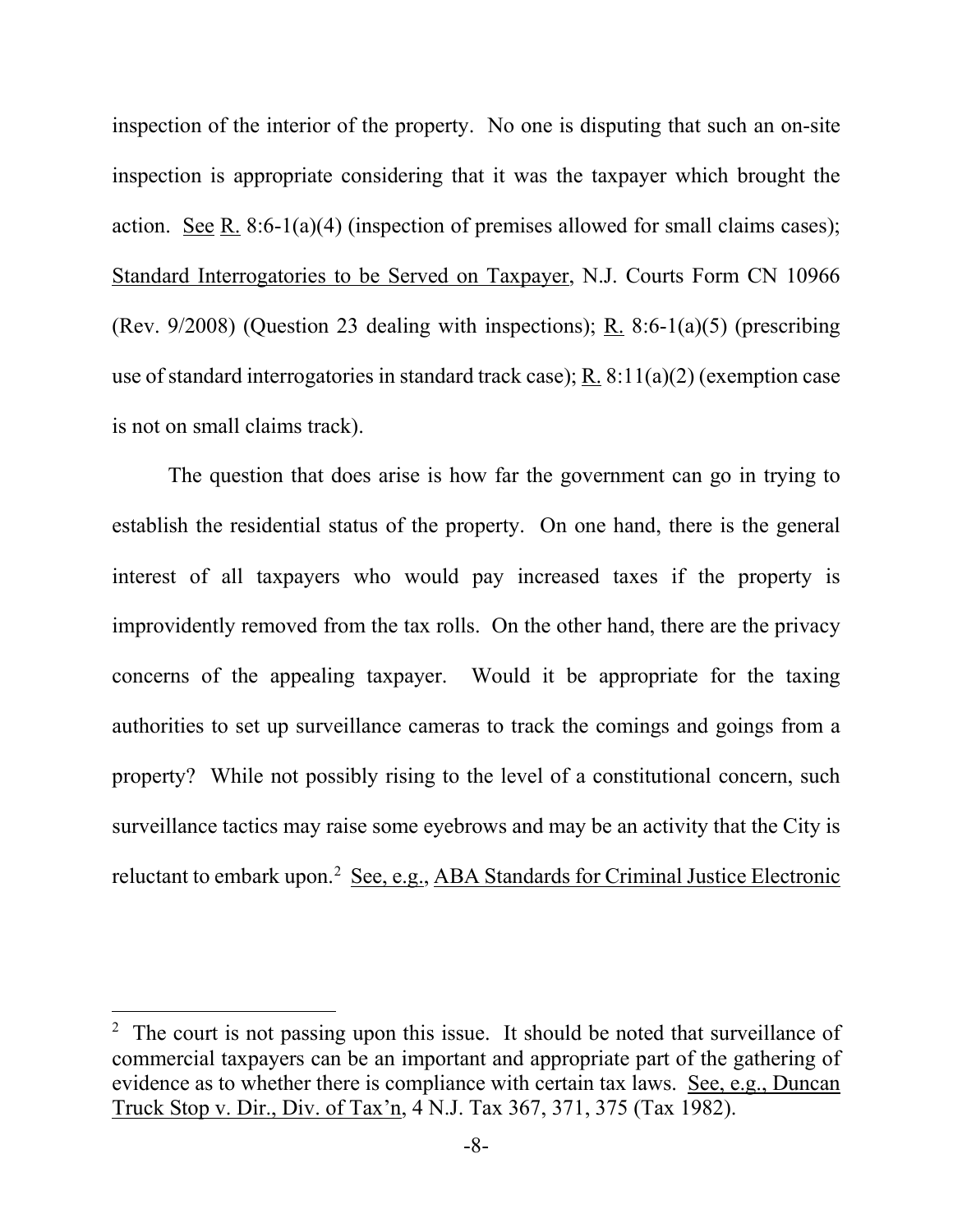Surveillance, Section B:  $(3<sup>rd</sup>$  ed. 1999) 64, 68-71 (discussing standard 2-9.3(b) concerning public video surveillance).

The sanctity of private dwellings is ordinarily afforded the most stringent Fourth Amendment protection. N.J. Dep't of Env't Prot. v. Huber, 213 N.J. 338, 358 (2012) (citing United States v. Martinez-Fuerte, 428 U.S. 543, 561 (1976)). Moreover, the Fourth Amendment protects commercial buildings as well as private homes. Marshall v. Barlow's, Inc., 436 U.S. 307, 311 (1978). With that in mind, once inside the premises, would it be appropriate for the assessor to start rifling through the drawers and cabinets looking for clothing and personal effects such as toothbrushes to establish the property is in residential use? While the drawers may or may not contain relevant evidence, a search of same seems beyond the consent which a taxpayer grants for an inspection as part of the discovery process regardless of whether the property is residential or commercial. See State v. Younger, 305 N.J. Super. 250, 257 (App. Div. 1997) (quoting Kevin G. Byrnes, N.J. Arrest, Search & Seizure § 16.4 (1996)) (describing for example, how it would be unreasonable to search desk drawers upon receiving consent to search for a stolen grand piano).

With the foregoing in mind, the Court is reluctant to grant summary judgment determining all requirements for exemption are met just because the representative of taxpayer saysso. Looking at the photographs of the interior of the property, which plainly reveal a residential living set-up as well as recognizing the concerns that a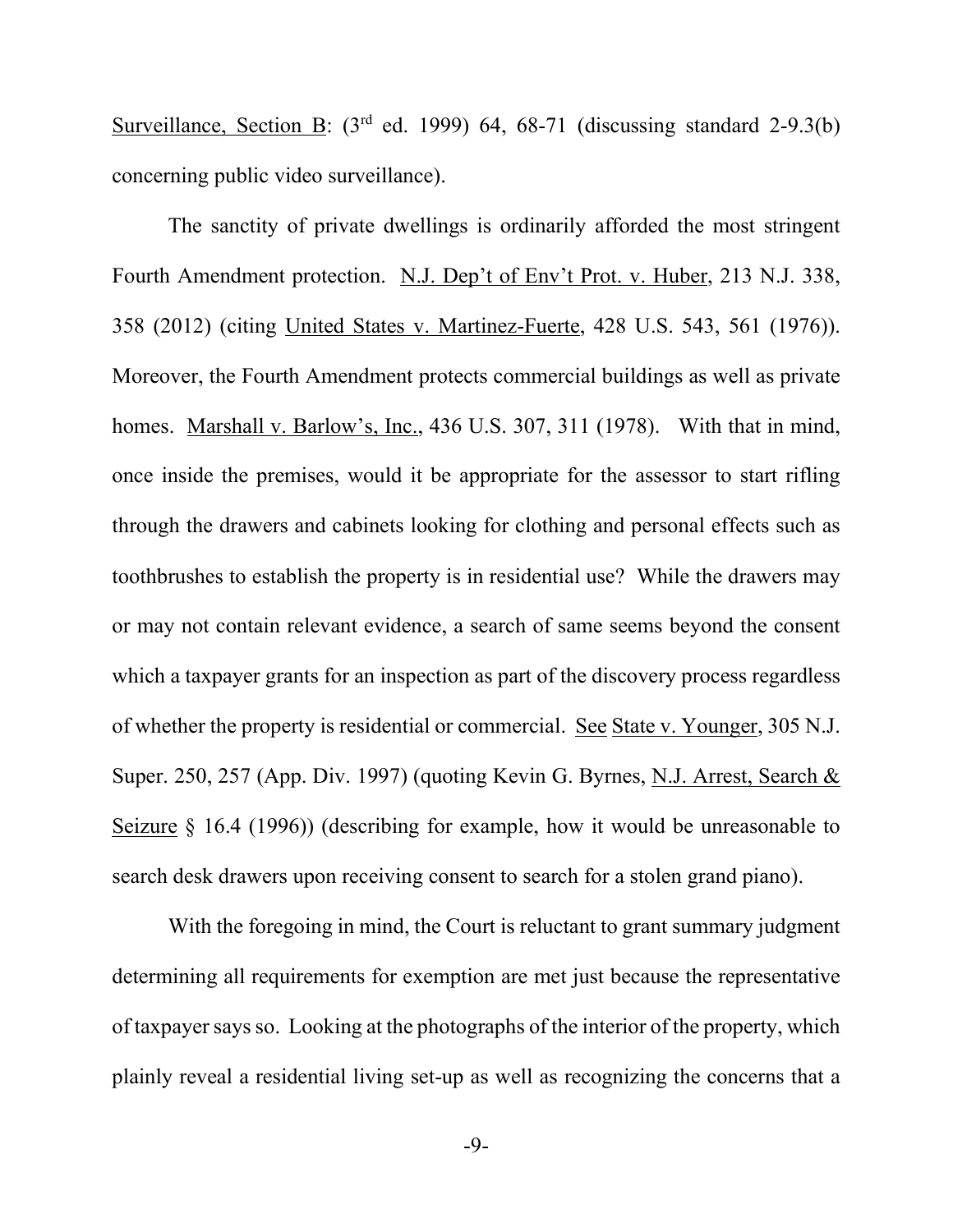governmental entity may have confirming the extent of residential use of the property, the decision here turns squarely upon the testimony of Ms. Lazzaro. Yes, it is true that she does conduct opera performances, but these performances only happen a handful of times each year. But for the sofas and chairs being rearranged to allow more visitors, the furnishings are plainly residential and also include fully furnished and outfitted bedrooms. As plainly stated by the Appellate Division:

> Any issues of credibility must be left to the finder of fact. That is so even where a witness's testimony is uncontradicted, as long as, when considering the testimony in the context of the record, persons of reason and fairness may entertain differing views as to its truth. Summary judgment should be denied unless the right thereto appears so clearly as to leave no room for controversy.

> [Akhtar v. JDN Props. at Florham Park, LLC, 439 N.J. Super. 391, 399 (App. Div. 2015) (citations omitted).]

As said long ago by our Supreme Court "[w]here men of reason and fairness may entertain differing views as to the truth of testimony, whether it be uncontradicted, uncontroverted or even undisputed, evidence of such a character is for the jury." Ferdinand v. Agricultural Ins. Co., 22 N.J. 482, 494 (1956). "[A] trier of fact 'is free to weigh the evidence and to reject the testimony of a witness, even though not directly contradicted, when it contains inherent improbabilities or contradictions which alone or in connection with other circumstances in evidence excite suspicion as to its truth.'" D'Amato by McPherson v. D'Amato, 305 N.J.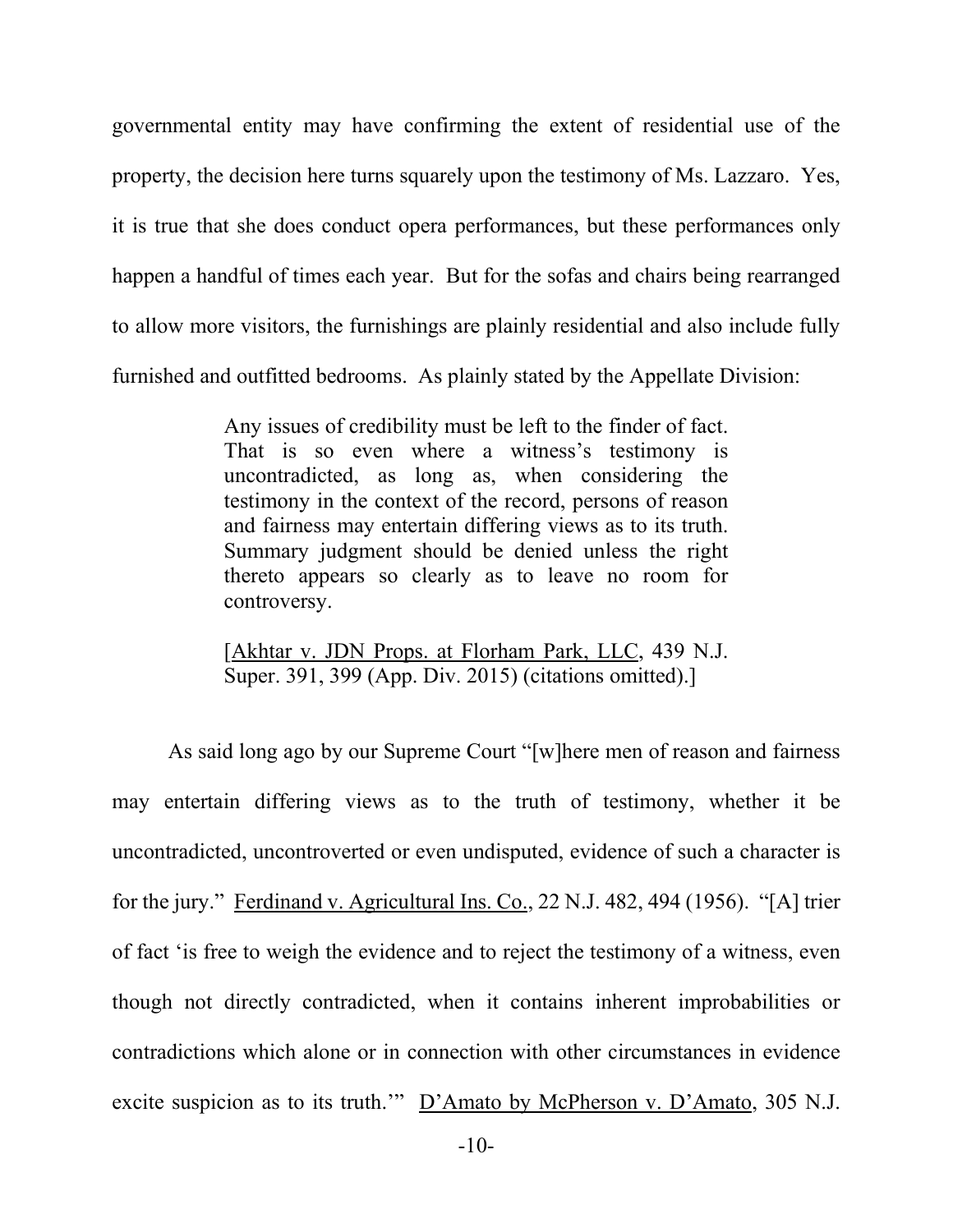Super. 109, 115 (App. Div. 1997) (citing In re Estate of Perrone, 5 N.J. 514, 521-22  $(1950)$ ).

Here, the taxpayer asserts that the only proofs are that the property is used as an opera theater. More correctly stated is that the only testimonial proofs at this stage indicate that the property is used as an opera theater. These testimonial proofs have not been subjected to the rigors of cross-examination and an evaluation by the trier of fact. Other proofs establish that the use of the property is residential in character. There are the furnishings of the living room, including the sofas and side chairs, as well as a dining room table and cabinet, and the fully outfitted bedrooms with blankets and covers, drawers and such. Plaintiff argues that the court should ignore the residential setup at the property. If plaintiff's argument is correct, there is the valid concern for mischief in that anyone who has a gathering a few nights a year at a vacation home for purposes of moral and mental improvement may qualify for a tax exemption. The types of gatherings which qualify would be boundless and would include book clubs, exercise and yoga classes, certain knitting clubs making goods for the needy, scouting meetings, and acting clubs. Certainly, this is not something that the Legislature intended.

On the other hand, maybe Ms. Lazzaro truly is an aficionado of the arts, and purchased this property to further the moral and mental improvement of individuals by offering classical opera. Certainly, at the end of the day it turns upon a credibility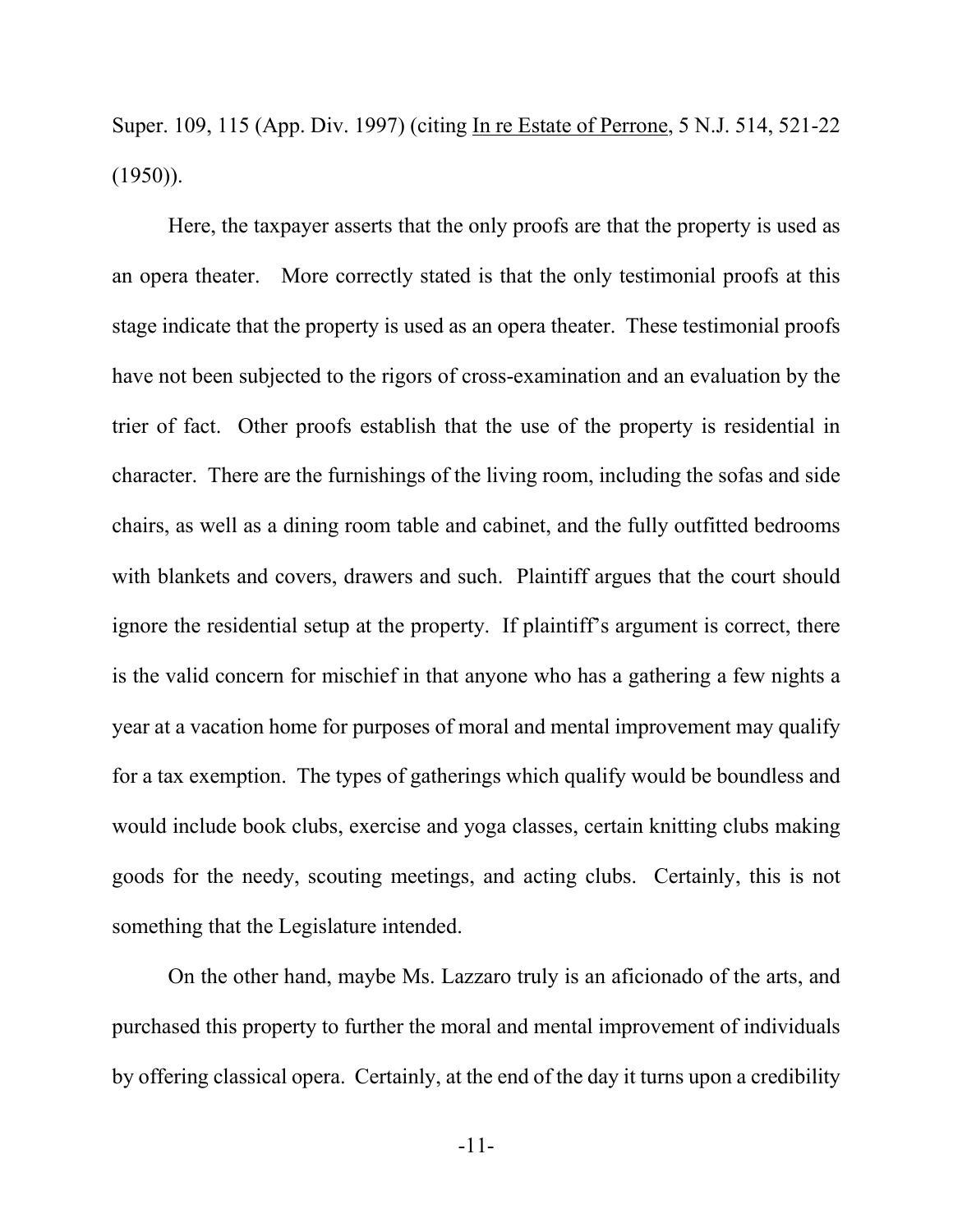determination and it would not be proper for this Court to make such a determination on the papers alone. Since this matter turns on credibility, and credibility is not susceptible by resolution by summary judgment, both party's motions for summary judgment are denied.

There is one other issue as to the ownership of the property. Ms. Lazzaro transferred the property to the Atlantic City Opera Theater indicating a life estate and then to Humane Society International. It is unsure as to whether the Humane Society International is actually a non-profit. Moreover, it is unclear upon whose life the life estate is measured. However, the question is whether a life estate constitutes the type of ownership that qualifies for the exemption. The Legislature plainly requires ownership of the property to obtain a tax exemption. N.J.S.A. 54:4- 3.6 (second sentence).

In Savage Mills Enters., the non-profit entity had a 99-year ground lease from a for-profit entity. Savage Mills Enters., 29 N.J. Tax at 297. The court noted that "the most obvious purpose of Section 3.6's requirement that the nonprofit entity own the property for it to be exempt is to prevent individuals or entities involved in business from avoiding real estate taxes by leasing their property for customary periods to entities which would otherwise qualify for the exemption." Id. at 307 (citing Ctr. for Molecular Med. & Immunology v. Township of Belleville, 357 N.J. Super. 41, 53-54 (App. Div. 2003)). The Court went on further to note that the whole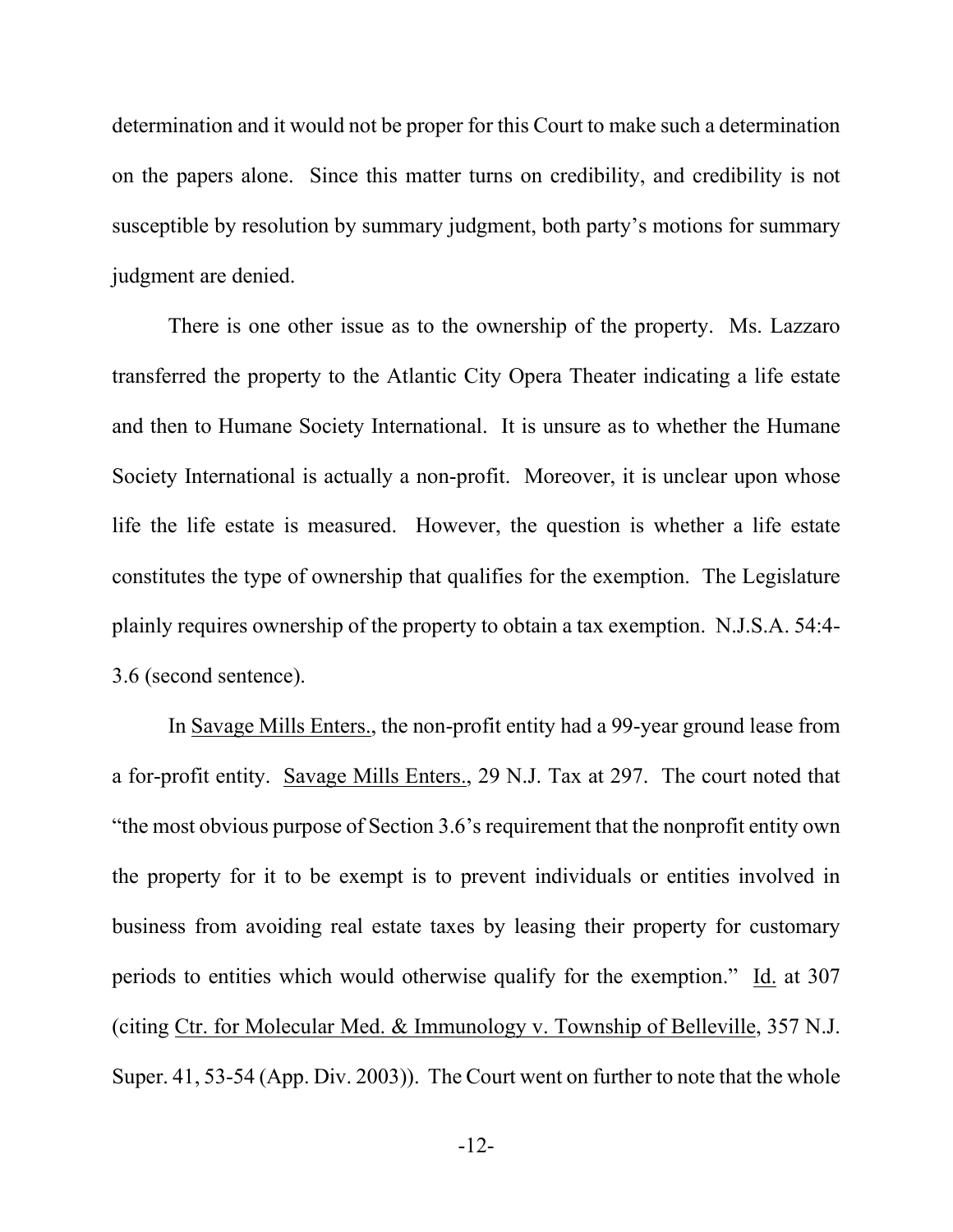idea of a tax exemption is to relieve the nonprofit entity from the burden of paying taxes. If the property is actually owned by a for-profit entity with the statutory burden of paying the taxes, the exemption would not serve its purpose. As a result, the Court denied the tax-exempt status.

What we have here is not a 99-year lease but a life estate, which if based upon the life of Ms. Lazzaro, would certainly be less than 99 years. There are two countervailing arguments as to whether a life estate would constitute ownership. On one hand, a life tenant has obligations to the remainderman including keeping the property in good repair and paying the taxes. In re Estate of Roth, 139 N.J. Eq. 588, 596 (Prerog. Ct. 1947). Thus, even if the Atlantic City Opera Theater no longer had a use for the property, it may face certain obligations before passing the property on to the remainderman. The fact that the remainderman is a nonprofit entity or not is of no consequence. In other words, the funds of the Atlantic City Opera Theater could potentially be used to indirectly fund the owner of the remainder estate through payment of repairs and taxes. This sort of entanglement of interest certainly weighs against granting the tax exemption. Int'l Schs. Servs., 207 N.J. at 23.

On the other hand, this court stated early on that "[t]he right of the life tenant to the undisturbed possession and enjoyment of the property during the continuance of his life estate is substantially the same as that of an owner in fee (the only